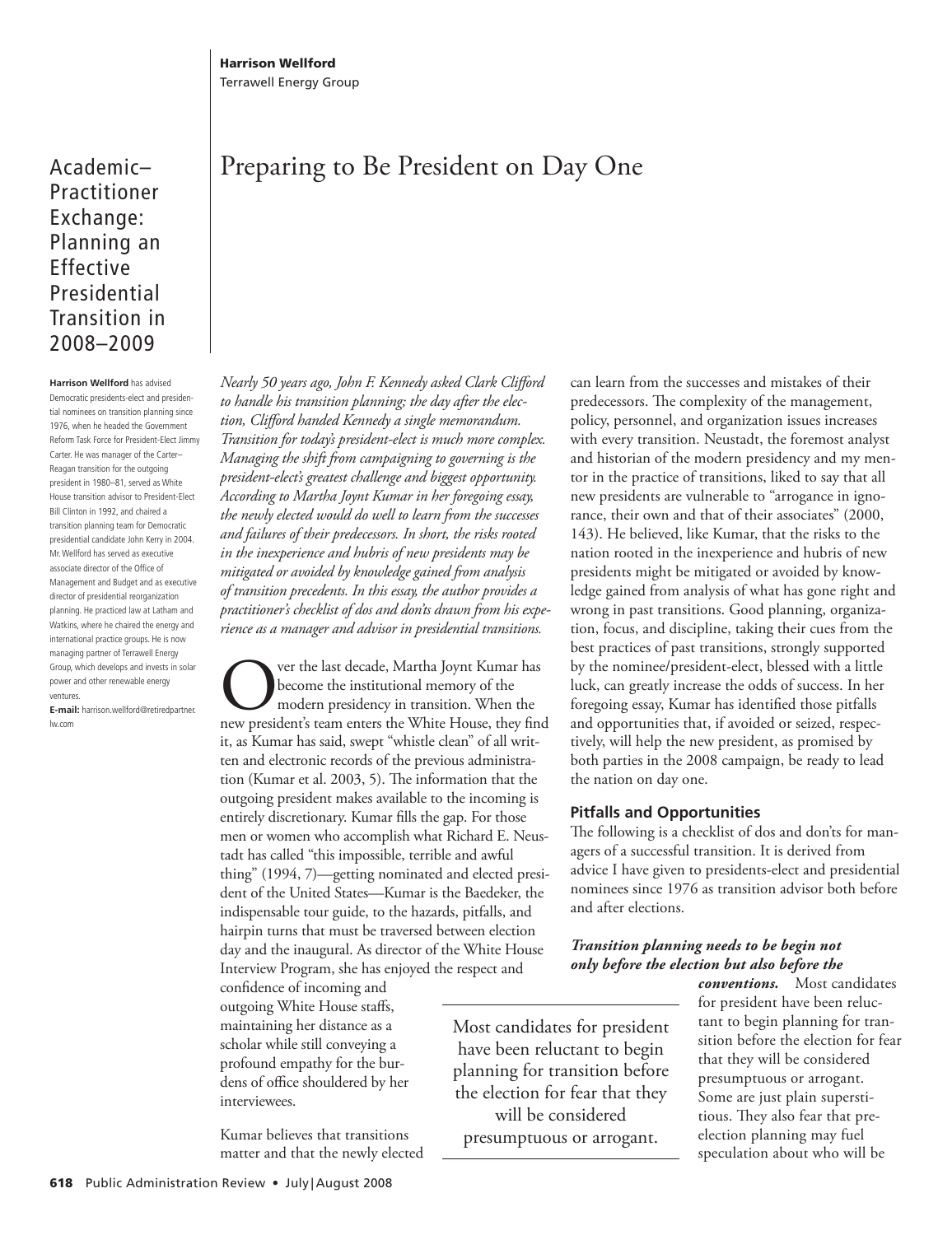appointed to top jobs, causing tension between planners and campaign staff about the division of the spoils. Kumar strongly recommends that transition planning begin long before the conventions when the presumptive nominee is identified early in the election cycle. Taking her cues from the preconvention transition planning coordinated by Clay Johnson for Governor George W. Bush, which was both discrete and successful, she advises that a person trusted by the candidate be assigned to gather information on key offices essential to the candidate's policies, including the sequencing of critical appointments; to study transition precedents; to review executive orders, proclamations, regulatory initiatives, and other opportunities for early policy signals; and to calendar the most effective use of the presidentelect's time during the transition.

 To be successful, the leaders of the preconvention and preelection planning must have the following attributes:

• *Close relationship with the candidate.* The candidate must have enough trust in the leader's loyalty, discretion, political savvy, and management skills to feel comfortable delegating most of the preelection planning decisions. Edwin Meese was in place for Ronald Reagan before the nomination; Dick Cheney took command of transition planning in August for George W. Bush. Both had the complete confidence of their candidates, a fact well known by everyone in the campaign.

• *Mr. Inside/Mr. Outside.* There are two key functions of transition leadership. The first, Mr. Inside, handles the information gathering on personnel and transition planning issues and keeps a low profile before and after the election. The second, Mr. Outside, becomes the transition's public face after the election, working with the chief of staff and dealing with Congress and the outside world. Johnson played the inside role for George W. Bush, and Cheney was the public face of the transition. The same roles were played by Pendleton James and Edwin Meese, respectively, in the Reagan transition. · *Trust by the campaign.* While the day-to-day preelection transition director should not have a campaign role, he or she should coordinate with the campaign leadership on a regular basis. Regularly scheduled meetings with key members of the campaign and, less frequently, with the nominee, are essential. The message must be clear that the preelection team's mandate is to focus on planning and information gathering, not on preempting key personnel or policy choices before the election. Suspicion between campaign and preelection transition planners in both the Jimmy Carter and Bill Clinton transitions embarrassed the president-elect, amused

the press corps, and delayed key transition decisions

(Wellford 2007, 61-62).

## *Make personnel planning the fi rst preelection*

*priority*. Failure to establish an efficient, thorough appointments methodology will doom a transition. As Kumar points out, the new president has to make more than 1,100 political appointments requiring Senate confirmation. He or she will also have to appoint nearly 800 White House staff members. Unless the transition team takes control of the process, the flood of job seekers and advice givers can overwhelm a transition effort and cause nightmares for the president-elect.

*Identify the top 200 positions that are most critical to implementing policies and executive orders*  reflective of campaign priorities. While the focus should be on 200, unfortunately, all the system can handle is around 100 nominations at a time. In the case of the Reagan administration, James Baker, who was coming in as chief of staff, believed it would be crucial for the administration to control the levers of economic policy. Baker chose 87 positions that were key to getting hold of the economy and focused first on them.

### *Establish a framework for processing appointees.*

Before the election, the transition team should establish (1) a means of processing applications and recommendations for appointments, (2) a framework for evaluating potential appointees, (3) a method for vetting potential appointees, and (4) procedures for briefing and interfacing with selected appointees. President Clinton's transition team was unprepared for the tidal wave of applicants and paid a heavy price for mismanaging it.

*Begin gathering information about possible key appointees.* While the preelection transition personnel effort is driven primarily by fact gathering and establishing a process, more advanced work should be done on the selection of key appointees (e.g., the chief of staff; press secretary; directors of the Office of Management and Budget, Central Intelligence Agency, Homeland Security Council, and National Security Council; and the secretaries of state, defense, and treasury) who must be in place very soon after the election. This requires highly confidential consultation with campaign leaders and the nominee as election day approaches.

*Clear campaign themes and policy agendas are the mother's milk of successful transitions.* To borrow Isaiah Berlin's simile, successful transitions are more like hedgehogs than foxes: They focus on one or two big things-a compelling thematic message-rather than skip nimbly among many small ones. The greatest gift the campaign can give to the transition is to clearly articulate the themes that will become its mandate. This mantra can be an indispensable guide to the work of transition teams, the preparation of the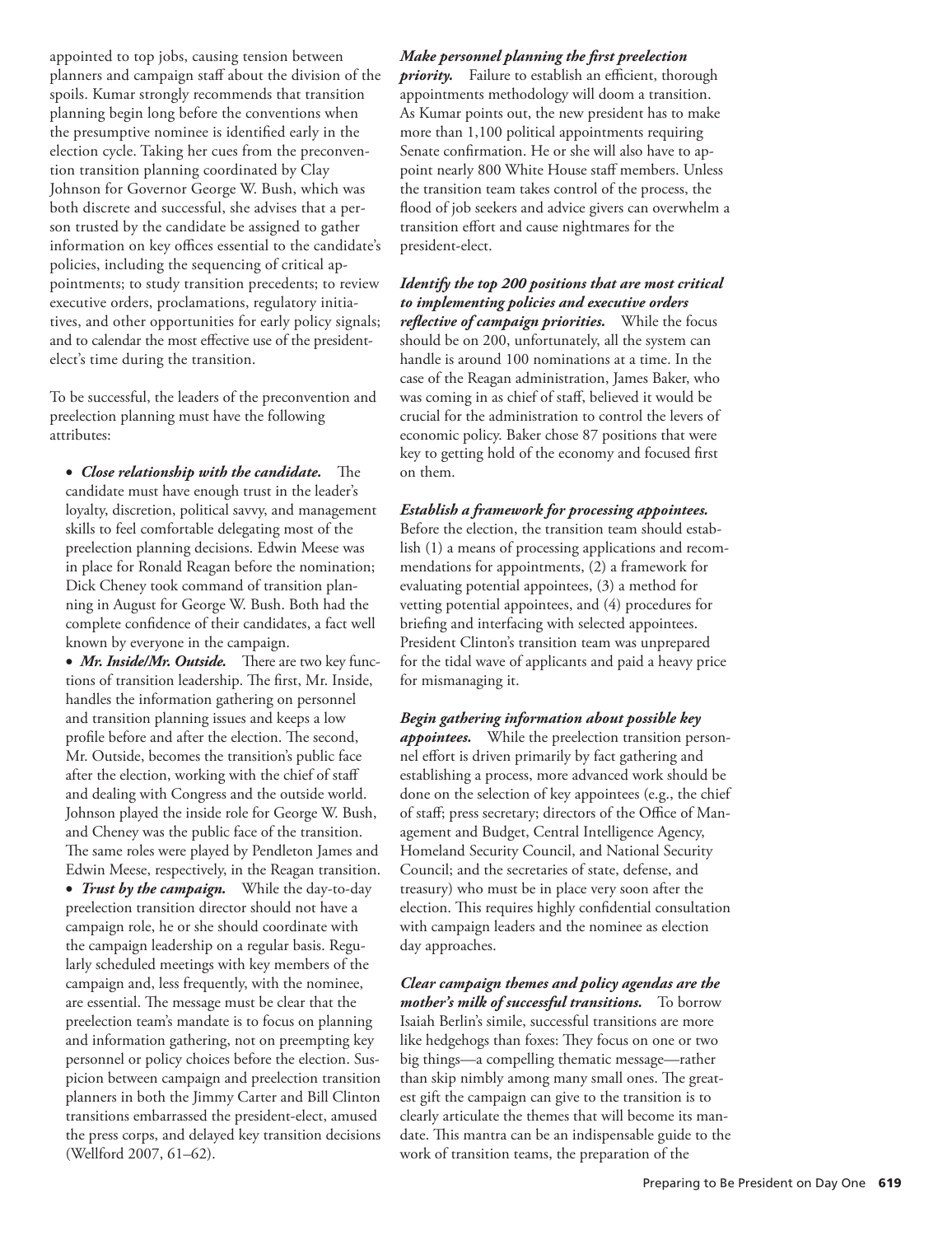budget, the selection of key appointees, the organization of priorities, and communications with the press.

 If the incoming president does not have a well-formed agenda for the first few months in office, others will fill the space with their own wish lists. For example, when it became clear that President Carter did not have a clearly articulated agenda coming into office, a feeding frenzy of policy wonks from interest groups, think tanks, and Congress swarmed the White House. Raised expectations inevitably led to frustration and disappointment, leaving the president looking weak and indecisive. Republicans are very good at crafting their message, shaping an agenda to reflect it, and sticking to it. Democrats should try to do the same.

## *Marry the policy agenda to a detailed "178 calendar," anticipating all the things the president must do or cannot avoid during the transition and the first 100 days.* Such a calendar, covering the 78

days between the election and the inauguration and the 100 days after, which is maintained and refreshed daily by the White House chief of staff, is essential to planning the president's time and the rollout of key initiatives. James Baker took personal charge of developing a carefully calendared strategic plan for President Reagan, drawing on precedents back to the Harry Truman era. At the end of the first 100 days after the inauguration, the news organizations will grade the new president on the progress of appointments, executive orders advancing campaign promises and reversing the predecessor's, foreign policy and national security initiatives, budget and economic priorities, the number of legislative proposals, and more generally on down payments on executing the themes of the campaign. The 178 calendar gives the White House a tracking device to see where the president is as this deadline approaches. A first cut of the calendar should be prepared during the preelection period and updated and enhanced during the transition.

## *Avoid campaign promises that restrict a president's ability to organize his or her White House staff and attract the best people to the new*

*administration.* Avoid promises to cut the White House staff or reduce the size of the Executive Office of the President or other government agencies. Both President Carter and President Clinton promised to cut the

size of the White House staff by 25 percent or more. President Carter went further and promised to cut the number of federal agencies by 30 percent and promised a reorganization plan to do it in the first 100 days. Reorganization plans devour political capital

their promises. It makes no sense to promise to cut the staff of agencies before you have had the chance to study them and mold them to your priorities.

*Don't make promises about the ethical standards, gender, race, or ethnicity of your appointees that you can't control.* President Clinton was saddled with his promise to create the most ethical administration ever. This made the president hostage to any false information provided by a nominee who abused his trust. Extending postemployment restrictions to five years also discouraged many qualified people from entering the government. The expectations of interest groups and the press will be raised by promises about the gender or race of appointees. These promises, with their zero-sum metrics, are very difficult to meet in the rush to fill key jobs and set the new president up to fail. The president-elect should let his or her actions speak to any commitments to diversity. In the end, that's all that counts anyway.

*Avoid musical chairs in transition leadership after the election.* Continuity between the leadership of the pre- and postelection transition teams is very important. For example, it is usually a mistake to install transition leaders who will end up in the cabinet. The Clinton transition was crippled by the departure in mid-transition of two key leaders: Warren Christopher, who went from codirector of the transition to secretary of state, and Dick Riley, who went from director of personnel planning to secretary of education. The ideal transition leader is an experienced veteran, such as Clark Clifford for John F. Kennedy, who can act as an honest broker among the competing interests of the faithful because he or she has no design on higher office.

*Announce the White House chief of staff within*  days of the election. Transitions cry out for clear designation of authority and organizational structure. Without it, unchecked ambitions cause chaos and inefficiency and squander the most precious resource of the transition — the time of the president-elect. Ideally, the president-elect should be prepared to announce the chief of staff the day after the election, along with the head of the transition. Clinton did not announce his chief of staff until mid-December, and most senior staff were not on board until just prior to the inauguration. As a result, not only were White

 Reorganization plans devour political capital and almost always promise more than they deliver.

House staffing selections delayed, but also coordination of policy initiatives was severely hampered. By comparison, Dick Cheney became the leader of preelection transition planning right after the convention and continued as transition chief

and almost always promise more than they deliver. The press was relentless in holding the new presidents to

after the election. George W. Bush designated Andrew Card to be his chief of staff before the Florida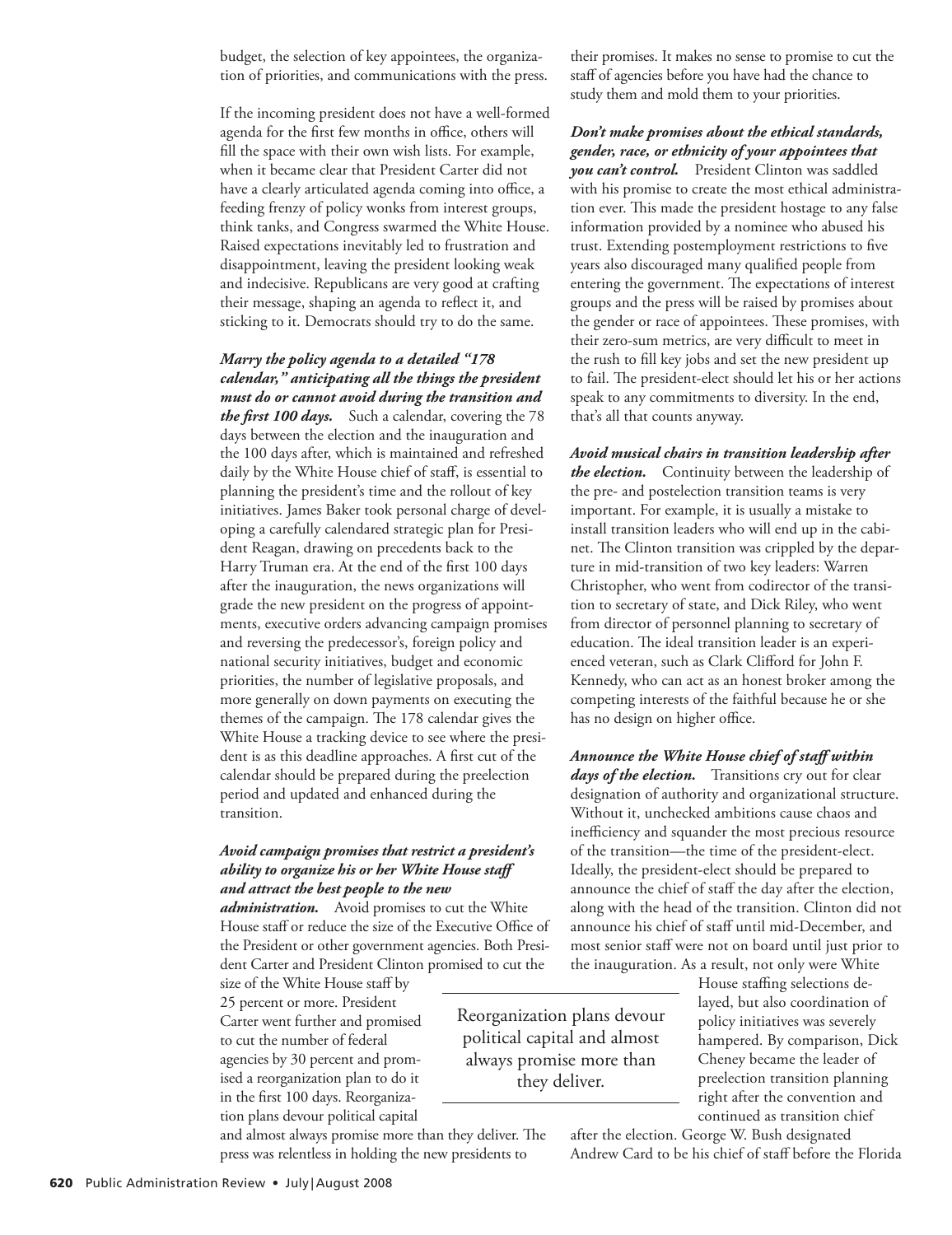results were in, and by the inauguration, the White House staff was in place and working, down to the second and third tier.

*Schedule rest time for the president-elect out of the public eye.* The most sincere vote of confidence that a president-elect can give preelection transition planners is to take a few days off right after the election. This retreat telegraphs confidence in them, making clear the belief that key appointments-transition leadership, White House chief of staff, and press secretary-are in place and that other action-forcing processes and deadlines are under control. Both Presidents Reagan and George W. Bush rested in seclusion and benefited from it. President Clinton did not and wished he had. A resting period both invigorates the president-elect and allows a certain amount of political protection. A rested, energized president-elect reemerging as the inauguration nears projects a powerful image of a confident, vigorous leader who is ready to lead the country.

*Never forget that the Constitution allows only one president at a time.* While the president-elect has no official power until January 20, the anticipation of the power shift by the winning campaign team, high officials in the outgoing administration, and political leaders worldwide is intense and creates the threat of a power vacuum unless carefully managed. The outgoing president's key advisors begin to fade away, in spirit if not in body, within weeks of the election, and little political capital remains to launch new initiatives. The president-elect, on the other hand, is pressured by many forces to signal changes to come. This can be done legitimately with new appointments, but the president-elect should resist all temptation to interfere in government decisions before January 20.

This is particularly true in foreign policy and national security affairs. The outgoing president will offer to brief the president-elect on important national security matters, and senior members of the national security and foreign policy transition teams (with the right clearances) can seek additional information as needed. Their role is to gather information about decisions, not to make them. In return, the outgoing president should refrain from making new commitments—except in a crisis—that preempt opportunities for the new administration ( Wellford 2007, 54).

 One way in which president-elects have avoided conflict about who is in charge is by keeping a low profile during the transition. They usually stay away from Washington and surface only for big events, such as the ceremonial meeting between the president and the president-elect, the tour of the White House by the first lady, and the announcement of key appointments. President-Elect Clinton conducted an

economic policy summit in Little Rock during the transition, but as a fact-gathering and agenda-setting exercise.

# **Appoint key White House and Executive Office staff** *and the economic policy and national security/ foreign policy team by Thanksgiving.* The most

urgent issues and tasks facing a president-elect are (1) foreign and national security affairs, (2) the preparation of the budget and economic policy, (3) cabinet selection, (4) White House organization, and (5) communications with Congress and the outside world. To demonstrate dramatically the priority given by the president-elect to economic policy, foreign affairs, and national security, the key cabinet members in these areas should be appointed by Thanksgiving, or sooner if possible. No recent president-elect has made these appointments this early. Getting this team in place is critical to allowing the new president to act quickly on economic policy, foreign policy, and security agendas after the inaugural and will, by itself, go a long way toward making the transition a success in the eyes of the media.

*Include experienced Washington insiders on the transition team and White House staff.* In the transition leadership and the White House staff, it is essential to create a blend of trusted leaders from the campaign and experienced Washington insiders who know how transitions and the government works. Successful transition teams and White House staffssuch as those of Ronald Reagan in 1980-are led by people trusted by the campaign who also have federal government experience, especially experience in the White House and Executive Office of the President, Congress, and past transitions. The 78 days between the election and the inauguration require the transition team to work at a frenetic pace. Therefore, it is important that the transition team involve people who have both the savvy and the energy to immediately jump on the tasks that must be done. Many people fresh off the campaign are exhausted and need time to recharge their batteries. Both the Carter and Clinton White House staffs were initially stacked with campaign veterans who had little Washington experience, and their on-the-job training was sometimes painful to watch. For example, Hamilton Jordan's refusal to give Tip O'Neill additional inaugural tickets soured their relationship for the next four years.

*Avoid transition team bloat — make the transition*  serve the president-elect's priorities first. The primary goal of the transition is to help the presidentelect negotiate the passage from getting elected to governing. Although the size of some transition teams might suggest the contrary, transition should not become a summer camp to reward the party faithful. Large agency transition teams are opportunities for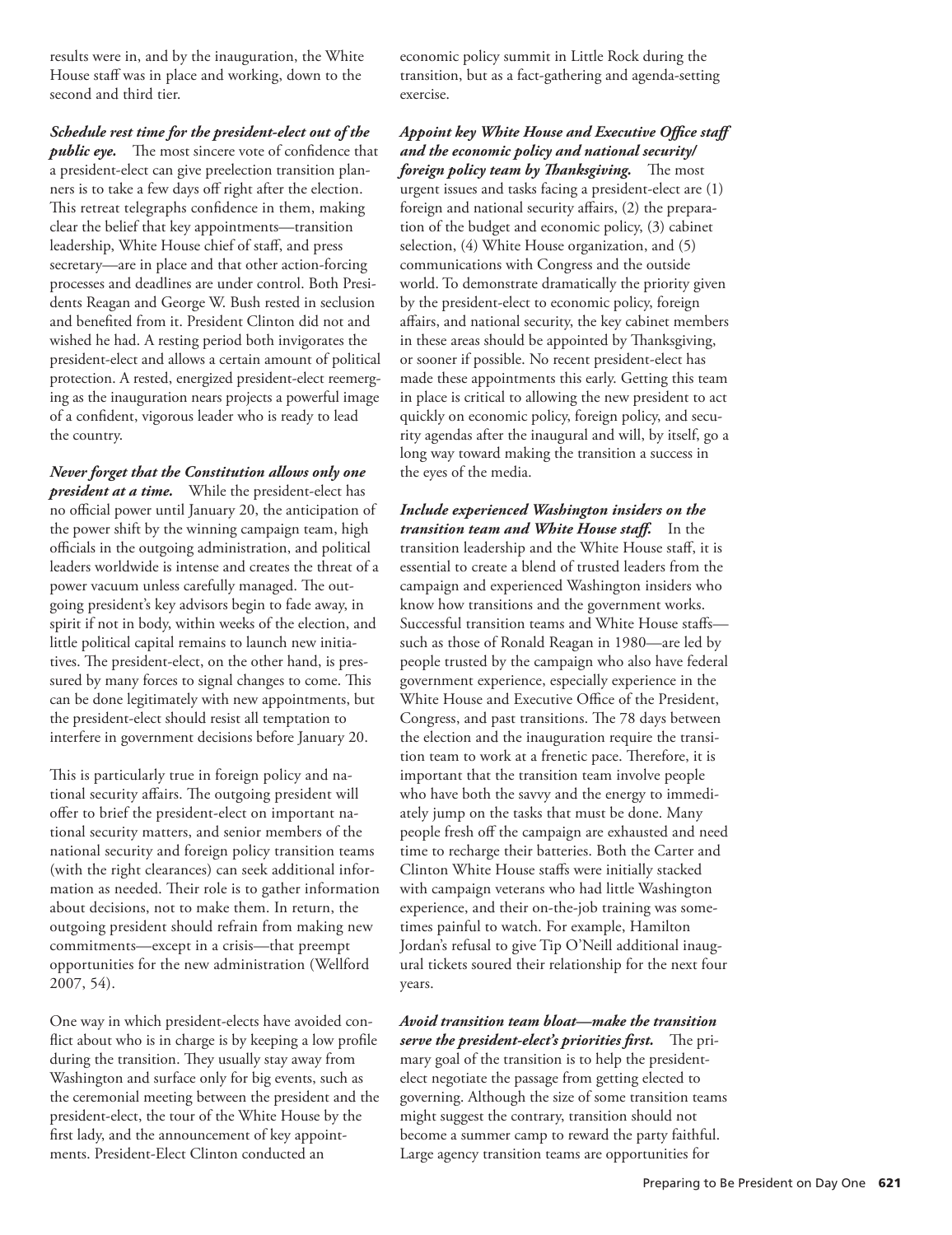mischief and should be resisted (Wellford 2007, 63). The pressure from interest groups, contributors,

campaign workers, members of Congress, and other Democratic officeholders to place people on these teams is overwhelming. The president-elect should make clear when announcing the leaders of the transition that he intends to run a

lean transition that is laser-focused on key priorities. A proactive personnel team that reaches out to these constituencies immediately after the election with information on the appointment process can also help ease the pressure. The planning for the inaugural can also absorb many campaign workers and contributors.

## *Establish a relationship of mutual respect and cooperation with the outgoing administration.* The

world does not stop spinning during a presidential transition. The American people want to be reassured that the president-elect will cooperate effectively with the outgoing president to ensure a safe and successful transfer of power. A wise president-elect should emulate President Kennedy and use the transition as a time for healing, for binding the nation together after a divisive campaign. The president-elect's relationship with the outgoing president is heavily symbolic in this regard. Setting the right tone of cooperation and mutual respect is not easy. There is some inevitable tension and awkwardness in the relationship between the incoming and outgoing transition teams, fueled by a volatile mix of euphoria and humiliation if the election is seen as a repudiation of the previous regime. This is particularly true when the election is very close. In both the 1992 and 2000 transitions, bad blood developed between the transition teams that proved mutually embarrassing, highlighted by Vice President-Elect Cheney's complaints about lack of cooperation in a press conference on November 27, 2000, and angry rebuttals from the Clinton staff. Most of the time, however, the transition teams work well together.

The president and president-elect and their transition teams traditionally have a meeting at the end of the second week after the election. This is often a missed opportunity for the president-elect. Rarely does the president leave the meeting feeling that the successor listened to what was said. The president-elect can set the right tone of cooperation by asking questions about the president's experience in key areas and providing a list of requests to facilitate cooperation between the transition team and the outgoing government. President-Elect Reagan suggested a hotline be established between two senior members of the transitions (Harrison Wellford and Bill Timmons) to deal immediately with incidents or rumors of incidents (more likely) of conflict between the two teams before they got out of hand. President Carter asked for early

access to key Office of Management and Budget staff to help prepare budget amendments. Presidents

 Large agency transition teams are opportunities for mischief and should be resisted.

Carter and Clinton agreed to requests that they write letters terminating all political appointees to save the new president from having to do so. A good relationship between the outgoing and in-

coming White House chiefs of staff can also go a long way toward reducing tension and creating an atmosphere of trust and mutual respect.

*Learn from institutional memory of the outgoing teams and senior career staff.* The institutional memory of the outgoing team is a priceless asset that often is overlooked or undervalued. Usually, the outgoing team is very anxious to cooperate with the incoming team and share their institutional knowledge. The incoming team, puffed up with the winner's hubris, is often not very interested. This is a mistake that the president-elect can avoid by giving clear signals to the transition team that he or she wants them to cooperate and learn from the outgoing team. This is particularly important for the White House. The new White House staff will find that their offices have no files, no rolodexes, and no career staff waiting to explain the ropes. All key White House staff and the heads of agencies in the Executive Office of the President should be thoroughly debriefed before they depart, if they are willing. Most will welcome the opportunity.

*Complete cabinet selections by mid-December.* The remaining cabinet appointees should be announced prior to Christmas. This is traditionally the benchmark the press has used to evaluate whether the transition is on track or behind that of prior presidents. From a practical perspective, meeting this deadline is also important because the nominees will need time to be briefed on their new positions, prepare for Senate confirmation hearings, and begin selecting, in coordination with the president-elect, their senior staff.

### **Conclusion**

 More than 40 years ago, John F. Kennedy asked Clark Clifford to handle the transition for him, and the day after the election, Clifford handed Kennedy a single memorandum. Transition for today's presidentelect is much more complex. The work should begin before the conventions and run flat out until the inauguration. Managing the shift from campaigning to governing is the president-elect's greatest challenge and biggest opportunity. Getting him or her ready to do this is the transition team's only objective. Good preelection planning should allow the president-elect to make a good and lasting first impression as a national, not a factional, leader who can govern as well as campaign.